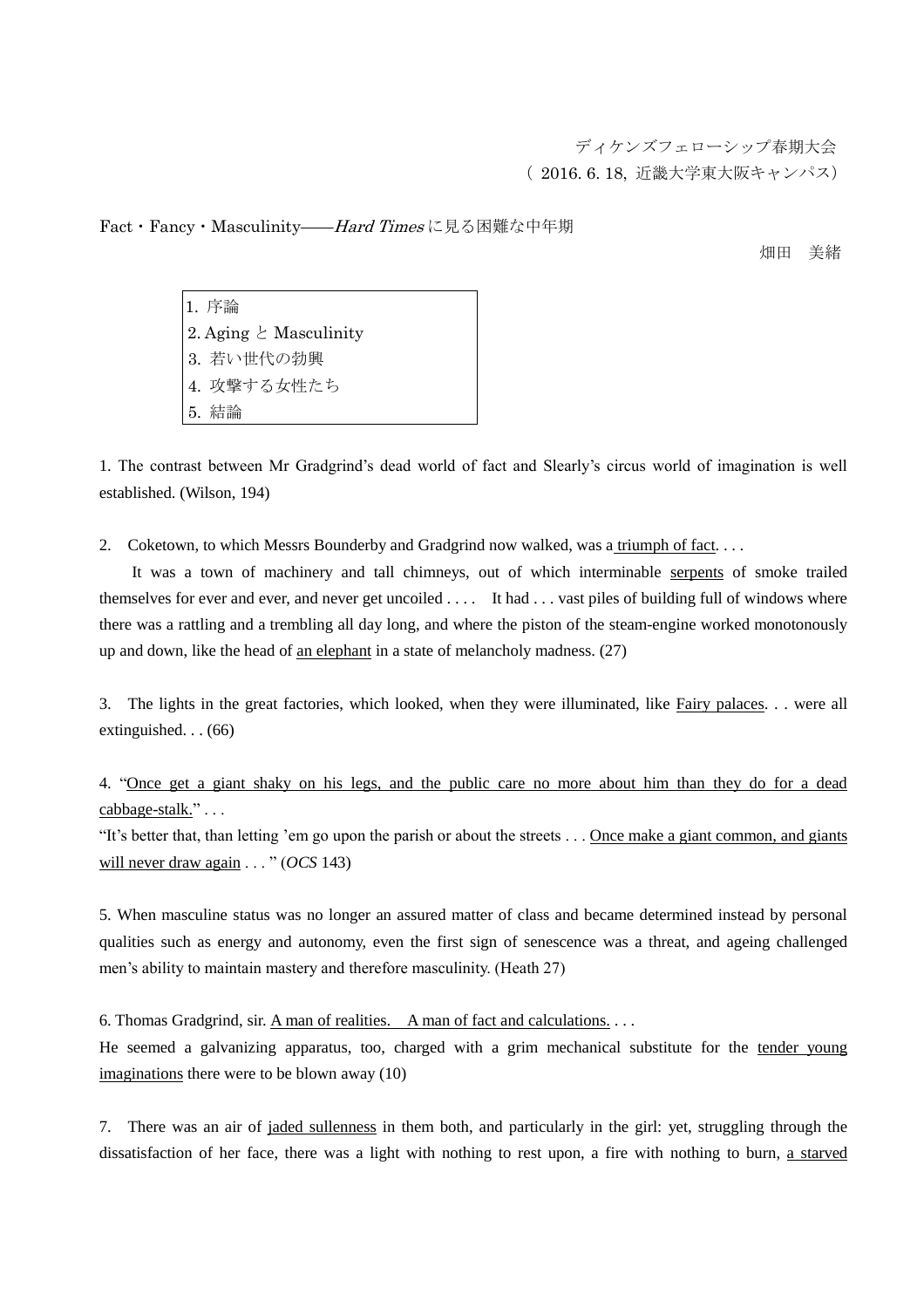imagination keeping life in itself somehow, which brightened its expression. (19)

8. "I'll enjoy myself a little. . . I'll recompense myself for the way in which I have been brought up." (55)

9. "So many people are employed in situations of trust; so many people, out of many, will be dishonest. I have heard you talk, a hundred times, of its being a law. How can I help laws?" (174)

10. He had grown into an extremely clear-headed, cautious, prudent young man who was safe to rise in the world. His mind was so exactly regulated, that he had no affections or passions. (116)

11. What you must always appeal to, is a person's self-interest. It's your only hold. We are so constituted. I was brought up in that catechism when I was very young, sir, as you are aware. (277).

12. Aged and bent he looked, and quite bowed down; and yet he looked a wiser man and a better man, than in the days when in this life he wanted nothing but Facts. (266)

13. Somehow or other, he had become possessed by an idea that there was something in this girl which could hardly be set forth in a tabular form. (92)

14. He was a rich man: banker, merchant, manufacturer, and what not . . . A man who could never sufficiently vaunt himself a self-made man. (20)

15. ". . . has never been what he ought to have been, since he first came into the place. He is a dissipated, extravagant idler. He is not worth his salt, ma'am." (117)

16. "I inferred, from its being so miserable a marriage, that it was probably an unequal one in point of years." (75)

17. Foremost, the January-May theme typically centers on a romantic triangle consisting of the husband, wife, and young male rival for the young wife's affection. (Godfrey 7)

18. From that moment, she was impassive, proud, and cold – held Sissy at a distance – changed to her altogether. (102)

19. And he laid her down there, and saw the pride of his heart and the triumph of his system lying, an insensible heap, at his feet. (212)

20. He spoke in a subdued and troubled voice, very different from is usual dictatorial manner; and was often at a loss for words. (216)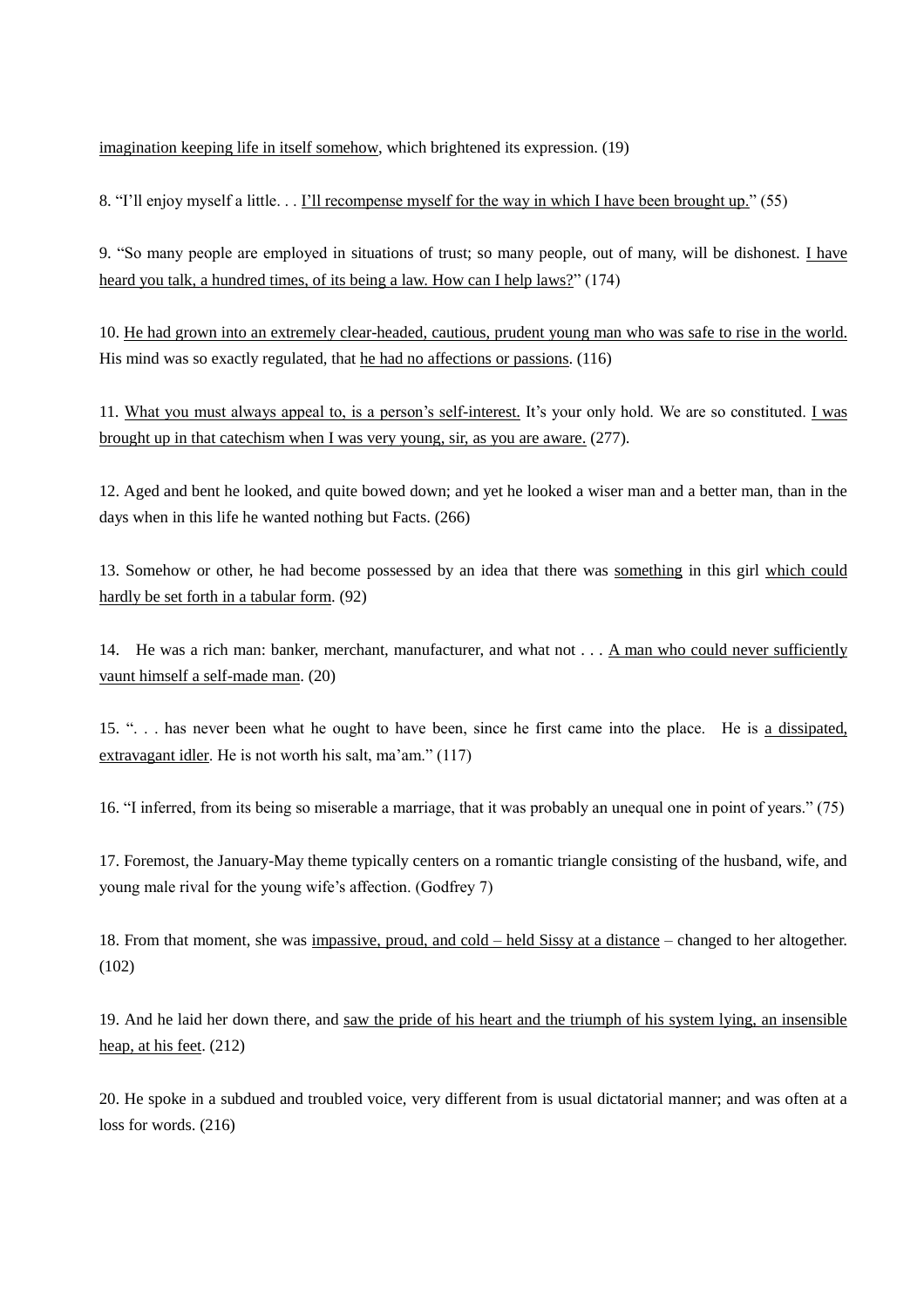21. At the same time the association of masculinity with reason, authority and resolve was consolidated, together with their dissociation from the feminine. Again and again the dichotomies of energy and repose, intellect and feeling, resolution and adaptability, were seen to divide humankind into two quite different elements. (Tosh 47)

22. But, I am not in a very agreeable state  $\dots$  not relishing this business even as it is, and not considering that I am at any time as dutifully and submissively treated by your daughter, as Josiah Bounderby of Coketown ought to be treated by his wife. (232)

23. "You are very good indeed, sir," returned Mrs Sparsit, shaking her head with her State humility. "It is not worth speaking of." (51)

24. . . . And I hope sir," said Mrs Sparsit, concluding in an impressively compassionate manner, "I fondly hope that Miss Gradgrind may be all you desire, and deserve!"

 Nothing moved Mrs Sparsit from that position any more. It was in vain for Bounderby to bluster, or to assert himself in any of his explosive ways; Mrs Sparsit was resolved to have compassion on him, as a Victim. (105-6)

25. Her own private sitting-room was a storey higher, at the window of which post of observation she was ready, every morning, to greet Mr Bounderby as he came across the road, with the sympathizing recognition appropriate to a Victim. . . .

. . . The townspeople who, in their passing and repassing, saw her there, regarded her as the Bank Dragon, keeping watch over the treasures of the mine.  $(113)$ 

26. She kept her black eyes wide open, with no touch of pity, with no touch of compunction, all absorbed in interest. In the interest of seeing her, ever drawing, with no hand to stay her, nearer and nearer to the bottom of this new Giant's Staircase.

With all her deference for Mr Bounderby as contra-distinguished from his portrait, Mrs Sparsit had not the smallest intention of interrupting the descent. (198-199)

27. "Josiah in the gutter!" exclaimed Mrs Pegler. "No such a thing, sir. Never! . . . after his beloved father died when he was eight years old, his mother, too, could pinch a bit, as it was her duty and her pleasure and her pride to do it, to help him out in life, and put him 'prentice. . . And *I'll* give you to know, sir—for this my dear boy won't—that though his mother kept but a little village shop, he never forgot her, but pensioned me on thirty pound a-year . . . only making the condition that I was to keep down in my own part, and make no boasts about him, and not trouble him . . . I am well contended, and I can keep my pride in my Josiah to myself, and I can love for love's own sake! . . . (253)

28. Detected as the Bully of humility, who had built his windy reputation upon lies, and in his boastfulness had put the honest truth as far away from him as if he had advanced the mean claim (there is no meaner) to tack